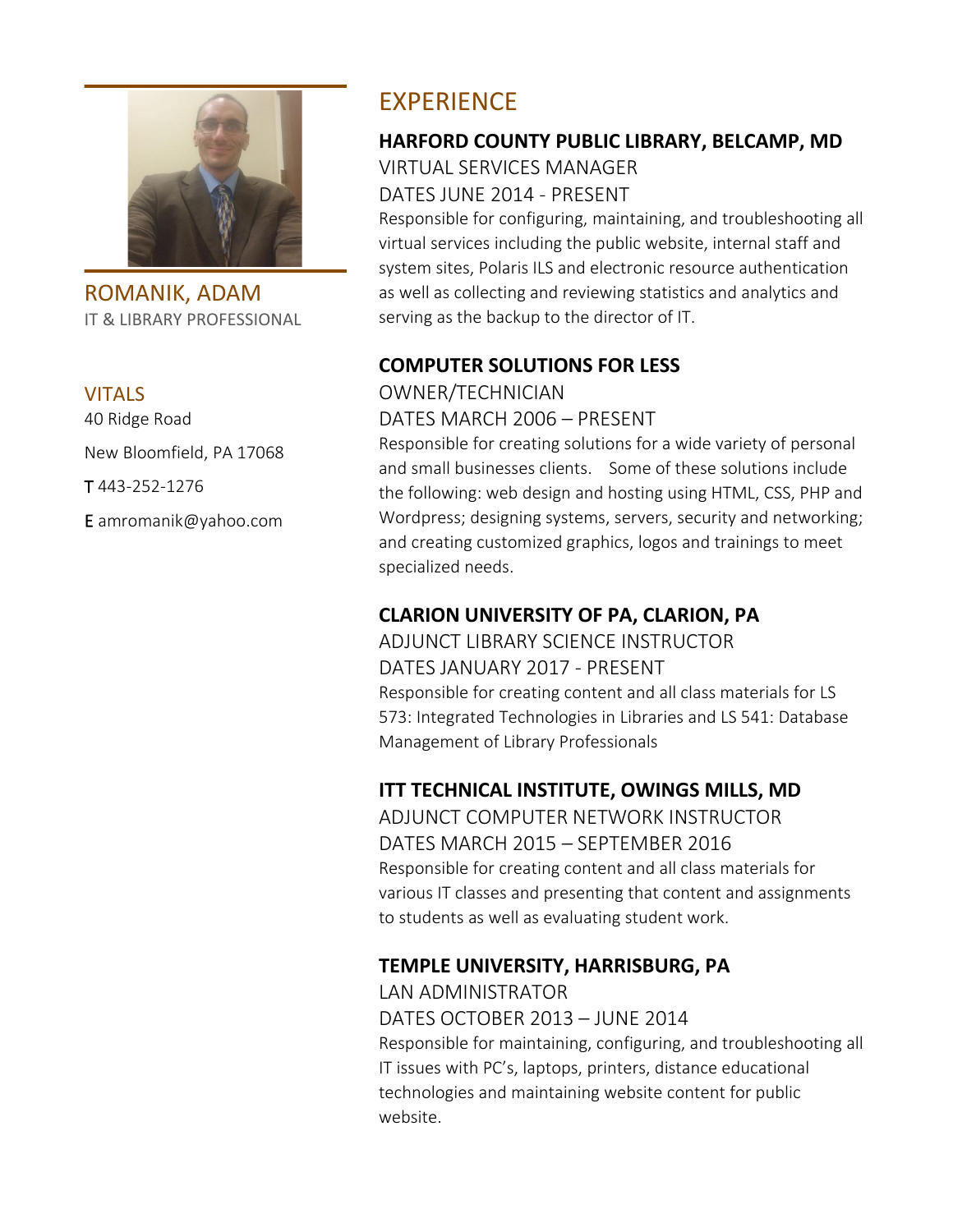ROMANIK, ADAM

IT & LIBRARY PROFESSIONAL

#### **RANDSTAD, MECHANICSBURG, PA**

HELP DESK TEAM LEAD DATES JUNE 2009 – OCTOBER 2013 Supervised over 25 help desk professionals as well as reviewed tickets, created knowledgebase entries, answered all types of help desk interactions and completed employee reviews.

#### **WEST PERRY SCHOOL DISTRICT, ELLIOTTSBURG, PA**

MIDDLE SCHOOL LIBRARIAN & BUILDING TECHNOLOGY SPECIALIST DATES SEPTEMEBER 2001 – JULY 2003

## EDUCATION

**UNIVERSITY OF PHOENIX, PHOENIX, MIS** Completed 18 Graduate credits towards MIS

**WALDEN UNIVERSITY, MINNEAPOLIS, MIS**

Completed 12 Graduate credits towards MIS

**CLARION UNIVERSITY, CLARION, MSLS**

Completed an ALA Accredited MSLS with a 3.5 GPA

#### **CLARION UNIVERSITY, CLARION, BSED**

Complete BSED in Library Science. Was awarded student teacher librarian of the year in 2001.

## **LEADERSHIP**

#### **KEYSTONE STATE GAY RODEO ASSOCIATION**

PRESIDENT & FOUNDER 2015 – PRESENT

Started the organization by creating bylaws and an executive board and completed and submitted all paperwork necessary to start a new non-profit with the State of Pennsylvania as well as IRS 501(c)(3) paperwork. Created and maintained the organization's web site and Facebook page, implemented fundraisers and events, represented the organization at many outreach locations and conventions, and led the organization to hold an annual fundraiser rodeo.